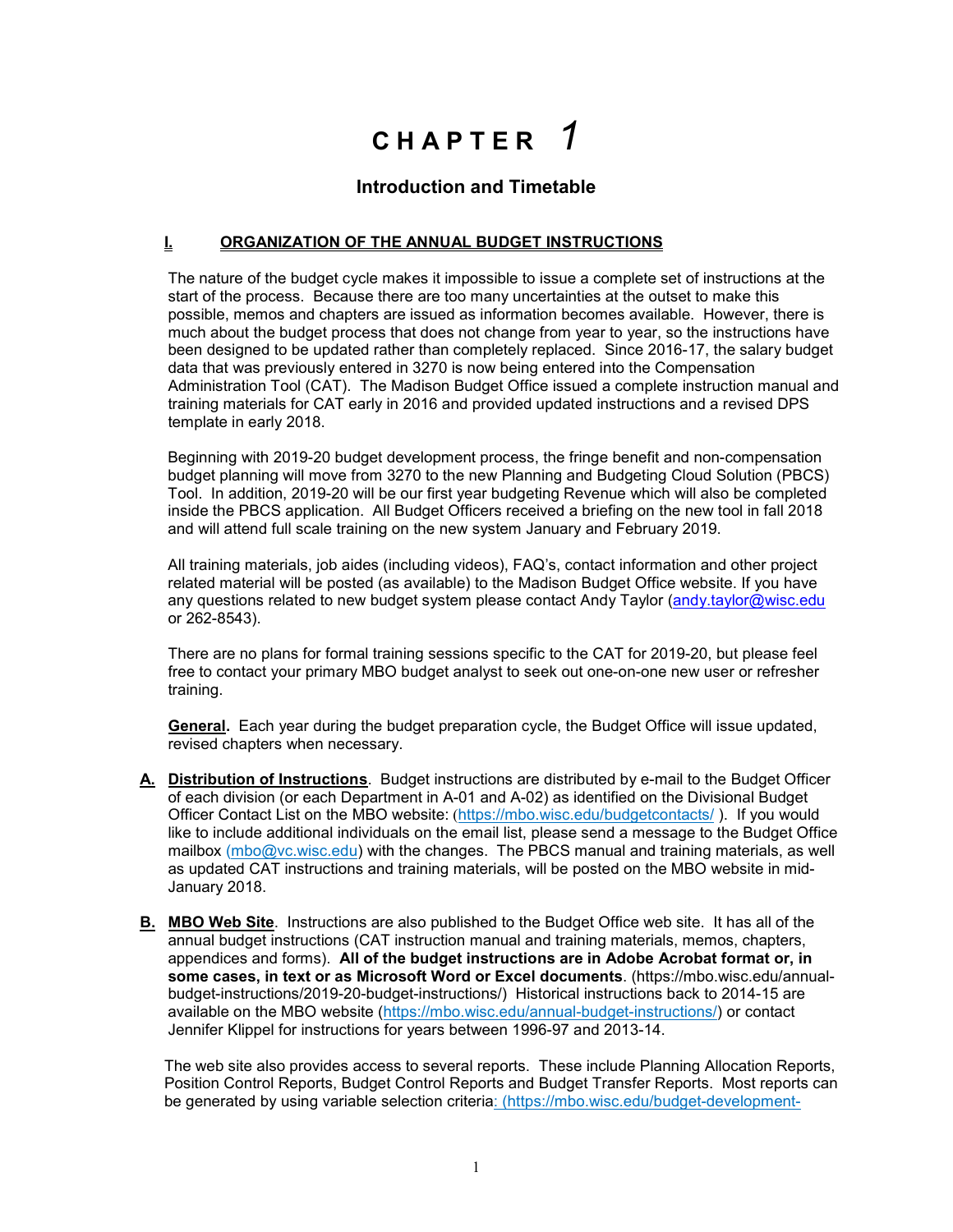[reports/\)](https://mbo.wisc.edu/budget-development-reports/). The salary detail budget development reports that previously existed on the MBO website will continue to pull historical data but we no longer populate for 2016-17 going forward. The CAT reports will replace much of the functionality of the previous budget development reports but can only be access through the CAT system. The CAT instruction manual contains descriptions and instructions for using each of the CAT reports. The Annual Budget Summary Reports will continue to pull historical data but no longer populate for 2019-20 going forward. The PBCS reporting will replace functionally of the previous budget summary reports but can only be accessed through the PBCS Tool. The PBCS job aides will contain descriptions and instructions for using the PBCS reports. In addition, if you have reporting needs that are not met by PBCS please work with the Madison Budget Office so we can better understand your business need and associated requirements.

#### **II. WHERE TO GET HELP**

The budget instructions are prepared to answer as many questions as possible, but the budget process is exceedingly complex and invariably there will be situations that are not covered or not clear.

- **A. Departments Should Contact the Dean's Office.** Individual schools and colleges frequently have their own policies and procedures covering many budgetary subjects. The staff members in the Dean's office are familiar with these situations and with the individual departments. Therefore, it is recommended that departments call their Dean's Office when questions arise.
- **B. The UW-Madison Budget Office.** The goal of the Budget Office is to help you prepare an accurate financial plan that will make the best use of limited resources. We want to help you comply with the many State, Regent and campus policies which govern our financial and personnel decisions, and we want to help you do this with as few complications as possible. If you are having problems, contact us.

| Jennifer Klippel  (jennifer.klippel@wisc.edu)  890-1842     |  |
|-------------------------------------------------------------|--|
| Phillip Braithwaite (phillip.braithwaite@wisc.edu) 263-0562 |  |
|                                                             |  |
| Andrew Johnson (andrew.johnson@wisc.edu)263-1542            |  |
|                                                             |  |
| Andy Taylor(andy.tayolor@wisc.edu)  262-8543                |  |
|                                                             |  |

MBO Email……………[\(mailto:mbo@vc.wisc.edu\)…](mailto:mbo@vc.wisc.edu)…………………

New Budget System Support

Email…………………..(mailto: [PlanUW-MSN-MBO@vc.wisc.edu\)](mailto:PlanUW-MSN-MBO@vc.wisc.edu).......

MBO URL………………..[…http://www.mbo.wisc.edu…](http://www.mbo.wisc.edu/)……………..……

## **C. Extension/Outreach Questions.**

The Division of Continuing Studies/Office of the Associate Vice Provost for Life Long Learning should be contacted concerning questions relating to Continuing Education, Outreach and E-Learning (CEOEL) and the Division of Business and Entrepreneurship (DEB).

| Hope Simon(hope.simon@wisc.edu) 262-2394       |  |
|------------------------------------------------|--|
| Stephen Elmer(stephen.elmer@wisc.edu) 265-4919 |  |

Beginning in FY20, the Division of Extension will be moving to UW-Madison.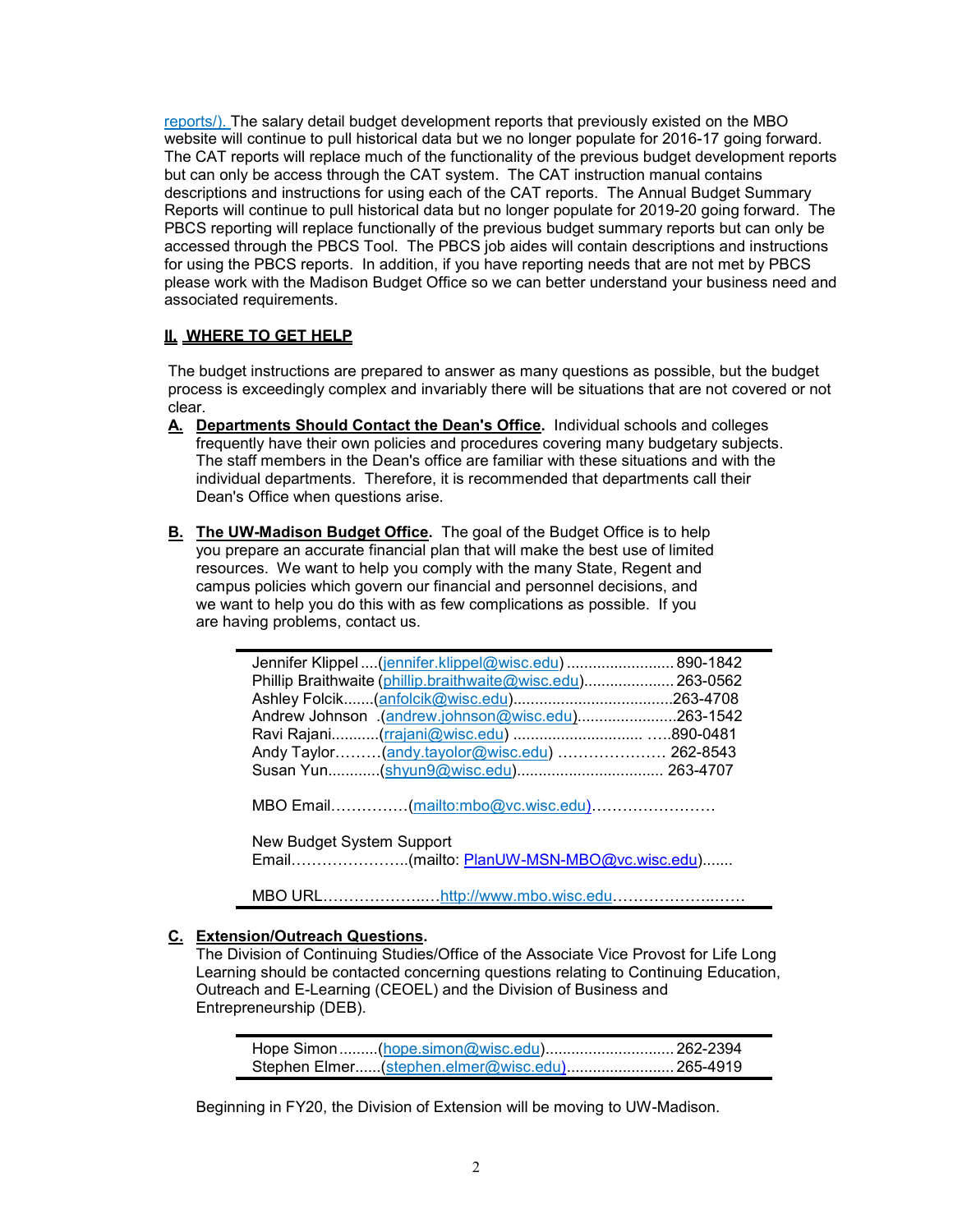Questions regarding the Cooperative Extension budget process should be directed to:

Brian Diebling........[\(brian.diebling@wisc.edu\)](mailto:brian.diebling@wisc.edu)....................... 265-4539

**D. Auxiliary Operations Questions**. The Office of Auxiliary Operations Analysis should be contacted concerning questions relating to the development of the Auxiliary Annual Budget Request and forecasts.

| Donna Halleran(donna.halleran@wisc.edu) 265-3443      |  |
|-------------------------------------------------------|--|
| Jessica Hawkey (jessica.hawkey@wisc.edu) 263-8136     |  |
| Cheryl Koenig (cheryl.koenig@wisc.edu) 263-8217       |  |
| Suzanne Schlecht (suzanne.schlecht@wisc.edu) 263-9807 |  |

## **III. 2019-20 BUDGET DEVELOPMENT TIMETABLE**

- **A. Extension Budget Requests Due………………………………………………….January 11**  Divisions involved in CEOEL and DEB programming submit 2019-20 budget changes to the Division of Continuing Studies/Office of the Provost for Life Long Learning.
- **B. Cooperative Extension Memorandum of Understanding(MOUs) Issued**…….….**January 31** Divisions involved in Cooperative Extension participated in budget planning meetings in December of 2018. MOUs containing budget targets will be sent by the Division of Extension.
- **C. PBCS is Live for Non-Salary Budget Entry………Access will be provided following End User Training**

Upon individual completion of end user training access to the production system will be provided.

- **D. Initialization of CAT Data ..….......................................................................................January 22** The Compensation Administration Tool replaced the legacy budget system function (BDGT) in 2016-17 for the entry of academic staff and university staff budget salary detail). CAT will be initially updated with current salary data from HRS Job Data and Commitment Accounting including updates that have been entered with effective dates up to and including 7/1 of the next fiscal year.
- **E. Summer Session Budget Worksheets Due to DCS...................................................February 1** All summer session budget units should complete their updates by this date. This includes the update of the university staff and academic staff provisional amounts and the updating of supply and expense and capital entries.
- **F. Discretionary Compensation Fund and Faculty Block Grant Deadline………………………………….February 1 (annual pay basis) February 3 (hourly pay basis) February 19 (academic pay basis)**

All Discretionary Compensation Fund and Faculty Block Grant changes must be **submitted through the online rate/title change system to the Dean's/Director's Office by the deadline. (This date may vary by school/college.)** This will allow time for the requests to be submitted to the Office of Human Resources for review, approval and entry into the Human Resource System (HRS).

PLEASE NOTE: All pending base salary adjustment rate changes, not just those approved through DCF and Block Grant, must be submitted through the online rate/title change system to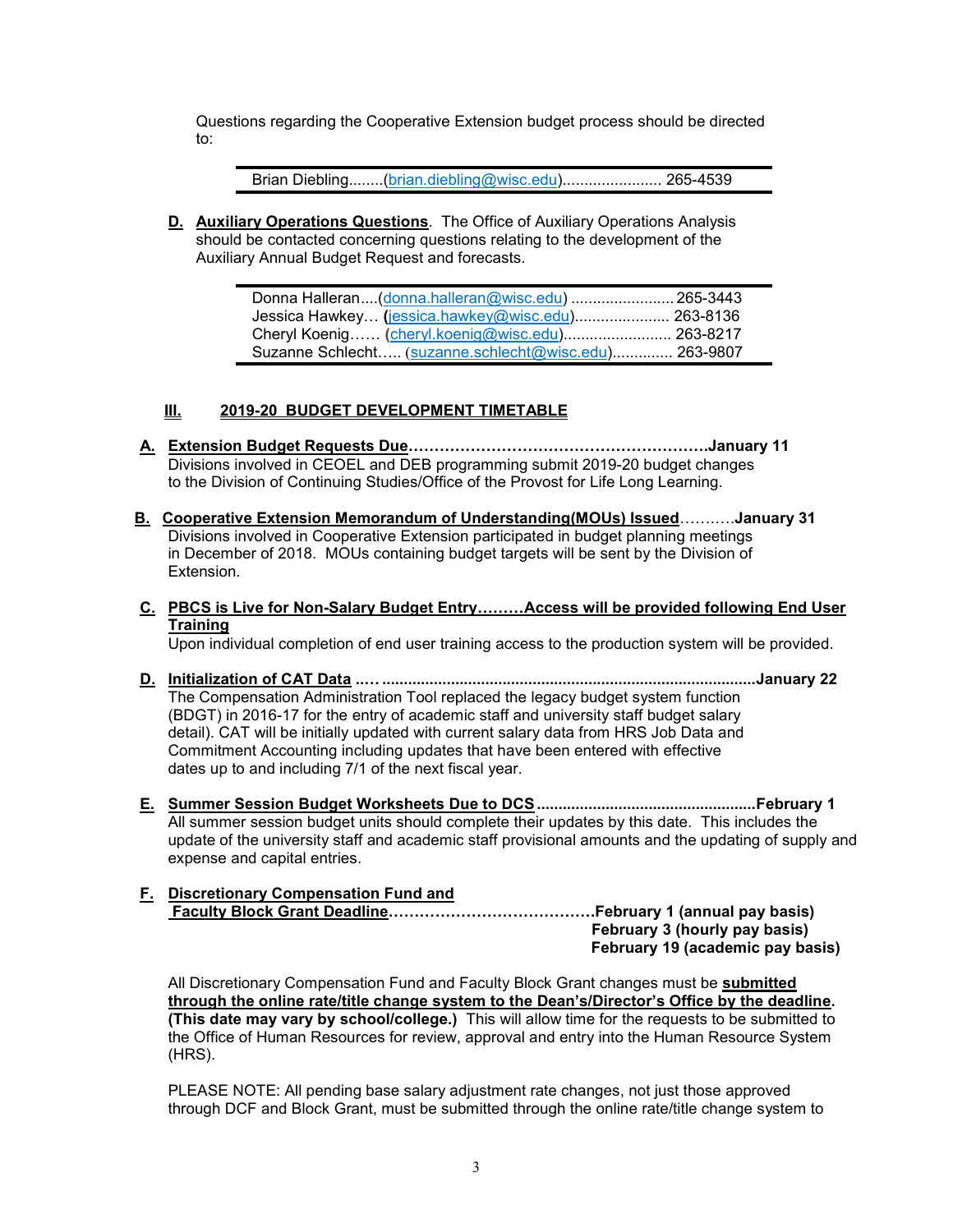the Dean's/Director's Office allowing enough time for the requests to be submitted to the Office of Human Resources for review, approval and entry into the Human Resource System (HRS). When possible, all approved faculty promotions with a FY20 effective date need to be submitted prior to the budget lock. Any rates changes that have not been approved by the Office of Human Resources by the time of UW-Madison budget lock will need to be removed from the budget.

- **G. Initial GPR Budget Planning Allocation Issued .........................................................February 15** The initial GPR budget planning allocation is based on decisions made to date.
- **H. Review of UDDS Codes ................................................................................................March 1** All UDDS codes should be reviewed and any new codes established by this date. Extensive organizational changes should be completed as soon as possible.
- **I. Summer Session Targets Set……………………………………………………………….March 4** MBO will email divisional summer session targets for 2019-20 to school/college budget officers and post those targets on the MBO website under the annual budget instruction chapters
- **J. Auxiliary Annual Budget Requests Due. ....................................................................March 7** Major auxiliaries should submit the Annual Budget Request and five-year forecast to the Office of Auxiliary Operations Analysis at [aoa@vc.wisc.edu.](mailto:aoa@vc.wisc.edu) See Chapter 2 for details. Minor auxiliaries should provide fund 128 cash balance forecast via templates provided by AOA, sent to [aoa@vc.wisc.edu.](mailto:aoa@vc.wisc.edu)
- **K. Fund 128, 131 and 136 Position Requests ................................................................March 7** Fund 128, Fund 131 and Fund 136 operations requiring additional FTE's should submit a request for new positions through the new FTE Request Form located on the MBO Website [\(https://mbo.wisc.edu/position-control-reports/\)](https://mbo.wisc.edu/position-control-reports/). Questions should be directed to Andrew Johnson [\(andrew.johnson@wisc.edu\)](mailto:andrew.johnson@wisc.edu).
- **L. Extension Budget Level Issued .................................................................................Mid-March** On the basis of information provided by the Division of Continuing Studies/Office of the Associate Vice Provost for Life Long Learning, the Division of Cooperative Extension, and the Budget Office will issue planning allocations to reflect the approved budget levels for all Extension funds.
- **M. Estimated Fund 136 (101) Revenue Report Due ........................................................March 30** Budget units that receive Form 22 should submit the required estimates to ensure that their budget level is adjusted for any projected revenue change.
- **N. Inactivate Automatic Rate Change Feed from HRS to CAT …………………………… April 1** All rate changes entered in HRS with effective dates up to and including 7/1/19 for 12 month A-basis employees and up to and including 8/19/19 for 9 month C-basis employees will automatically update the compensation rate of the employee's CAT record while the data feed is on. These changes will need to be entered manually after the feed is turned off.
- **O. Completed 2019-20 Annual Budget.............................................................................** This consists of updating and verifying all staff and salary line changes. Supply and expense and capital entries are also due by this date.
	- **Small Budget Units & Auxiliaries .........................................................................April 8**  A-01, A-02, A-03, A-04, A-05, A-06, A-10, A-12, A-18, A-27, A-37, A-42, A-45, A-49, A-52, A-54, A-56, A-57, A-63, A-71, A-77, A-80, A-85, A-88, A-93, A-96